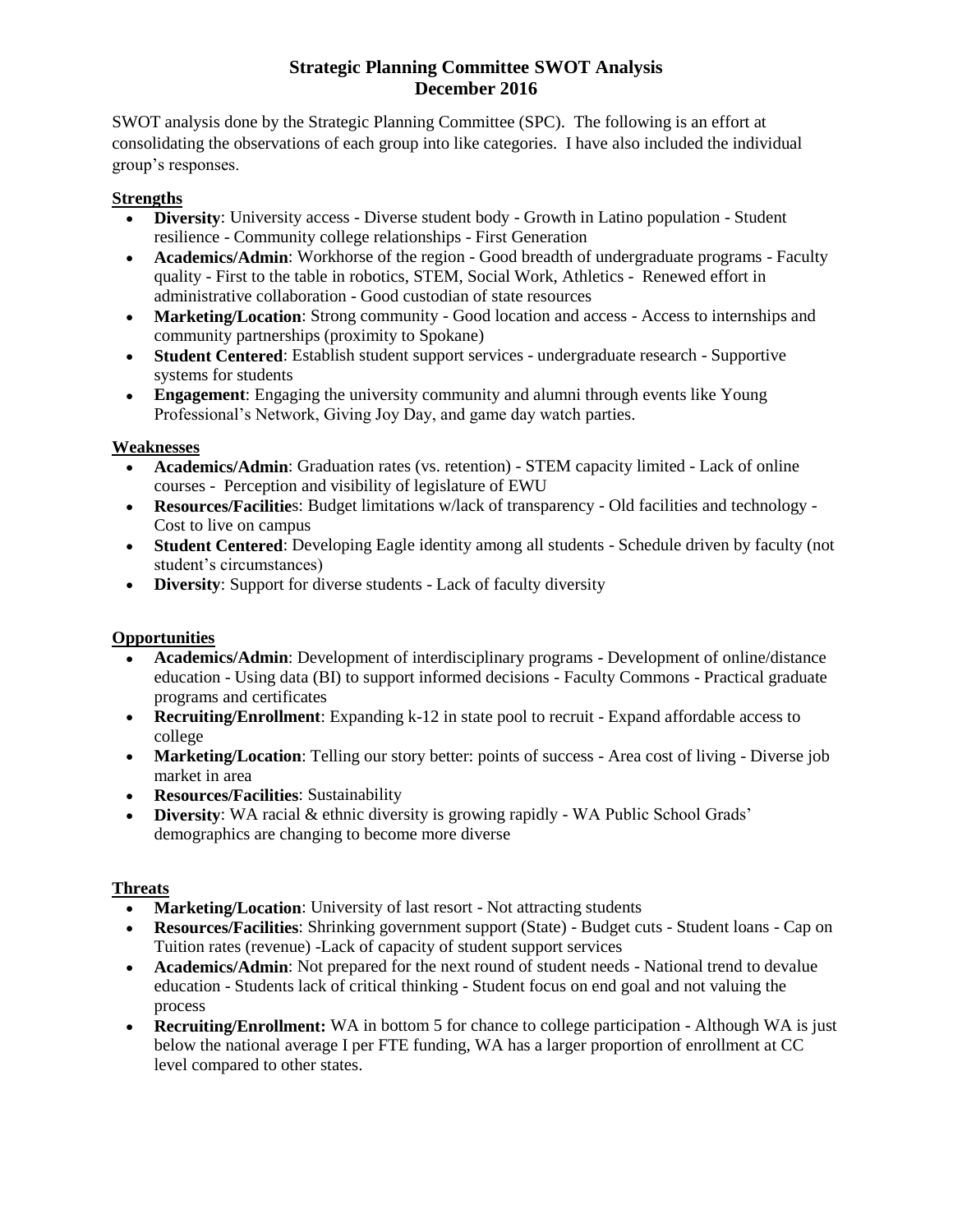### **Strategic Planning Committee SWOT Analysis December 2016**

### **Group 1**

Jackie Coomes Gini Hinch Chad Karthauser Heather Veeder

### **Strengths**

- University access
- First to the table in robotics, STEM, Social Work, Athletics
- Workhorse of the region
- Strong community
- Established student support services
- Growth in Latino population
- Access to internships and community partnerships (proximity to Spokane)
- Community college relationships
- Undergraduate Research
- Renewed effort in administrative collaboration

### **Weaknesses**

- STEM capacity
- Graduation rates (vs. retention)
- Cost to live on campus
- Support for diverse students
- Developing Eagle identity among all students

#### **Opportunities**

- Area cost of living
- Diverse job market in area
- Expanding k-12 in state pool to recruit
- Integrating student support services
- Telling our story better: points of success
- Faculty commons

#### **Threats**

- "superstore" of education "university of last resort"
- Shrinking government support (State)
- Cap on Tuition rates (revenue)
- Capacity of student support services

#### **Group 2**

Marty Weiser Liya Deng Denise Campitelli Christina Valeo

#### **Strengths**

- Diverse student body
- First Generation
- Student resilience (staff)
- Faculty quality
- Student centered
- Good custodian of state resources
- Good location and access
- Supportive systems for students
- Good breadth of undergraduate programs

#### **Weaknesses**

- Budget limitations w/lack of transparency
- Perception and visibility of legislature of EWU
- Lack of faculty diversity
- Online courses
- Schedule driven by faculty not student's circumstances
- Old facilities and technology

# **Opportunities**

- Online/Distance Ed
- Sustainability
- Interdisciplinary Programs what problems do you want to solve?
- Robust business intelligence to support informed decisions
- Expand affordable access to college
- Practical graduate programs and certificates

#### **Threats**

- National trend to devalue education
- Budget cuts
- Student loans
- Not attracting students
- Lack preparedness for next round of student needs
- Students lack of critical thinking
- Students not valuing the process